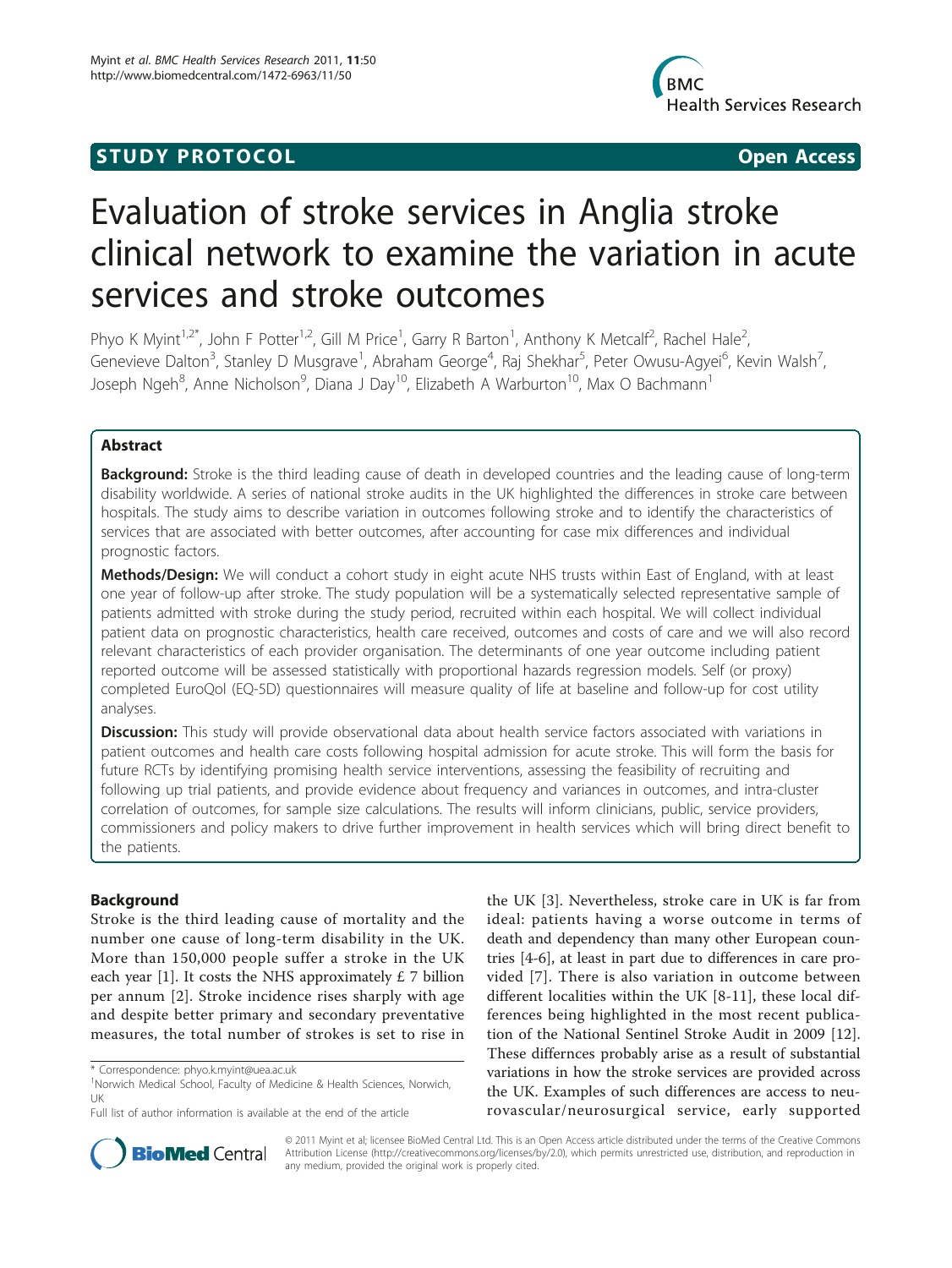discharge, and stroke specialist on call rota for thrombolysis. The presence or absence of variations in stroke outcomes as a result of variation in care and how much the observed variations in patients' outcomes including patient reported outcome measure (PROM) are determined by the differences in service delivery have not been examined previously.

We hypothesise that variation in patient outcomes including mortality, length of stay, institutionalisation rate, and patient reported outcomes between care providers can partly be explained by the different ways in which stroke services are delivered. The main objectives of the study are (1) to describe variation in outcomes following stroke and to identify the characteristics of services that are associated with better outcomes after accounting for case mix differences and individual prognostic factors, and (2) to obtain preliminary data to identify sample size and inform future pragmatic real world setting RCTs in the area of health service delivery in stroke.

# Methods/Design

A prospective cohort study will be conducted to identify characteristics of services that are associated with the best outcomes including patient reported outcomes, taking into account case-mix and patients' prognostic features. The study will consist of two components (1) consecutive stroke admissions in selected months (a total of 8 months) and (2) a prospective study of patient reported outcome in some of these selected months.

## Sample Population

For the first component, the sample population will be stroke patients who are admitted to any of the hospitals within the Anglia region of Stroke & Heart Clinical Network between October 2009 and September 2011. Baseline data are already recorded, prior to the study commencement, as part of routine clinical data collection by Anglia Stroke Clinical Network (as described in detail below). The study sample will be a systematically selected sample (every third month) rather than a consecutive cohort of patients admitted to eight acute NHS hospital trusts. Therefore, this is not a consecutive case study; instead it seeks to be representative of the catchment population of the hospital and has taken into account the seasonal variation in stroke incidence and outcome [[13](#page-5-0)].

For the patient reported outcome component of the study the following inclusion and exclusion criteria will be used. Inclusion criteria are  $(1)$  age  $>$  = 18 years,  $(2)$ admitted to hospital with stroke (diagnosed by stroke physicians) during the study months, (3) able to provide informed consent or patient's personal consultee agrees to study participation. Exclusion criteria include (1) age <18 years, (2) patients with pre-existing diagnosis of dementia (for PROM component only).

The Anglia Stroke Network was funded through the NHS Improvement Programme, following the publication of the National Stroke Strategy in December 2007. The Network was established in April 2008 to support the development of stroke services in Norfolk, Suffolk and Cambridgeshire regions. Since its inception, the Network regularly collected data to capture clinical service activities of the eight acute hospital trusts in the Network for the purpose of monitoring of services benchmarked by National targets and guidance from National Institute of Health & Clinical Excellence (NICE) in England and Wales. Data collection commenced in January 2009 and involves the individual trusts collecting clinical data which is fed back to the network by monthly reports. The total number of strokes admitted to the 8 acute trusts within the Network is approximately 4,000 per annum in 2009. The stroke cases were identified prospectively data were collected by the clinical team who looked after the patients and anonymised raw clinical data were sent to the network on monthly basis. The network collates and analyses the data for above mentioned purposes.

## Sample size

Since this is an exploratory study designed to provide information for further analytic research, sample size will be determined partly pragmatically rather than on particular hypothesis tests. For illustration purposes, a total sample of 2264 patients would provide 80% power to detect a constant Hazard ratio (HR) of 0.76 for oneyear mortality between two groups of roughly equal size, based on the log-rank test. This assumes a 20% one-year mortality rate in the reference group, no loss to followup before one year and 2-sided type I error of 5%. If one-year mortality is 30%, then 2264 patients would provide 76% power to detect a HR of 0.81.

#### Plan of investigation

The study will have a cohort design. We will follow up a cohort of patients systematically selected from each trust. For pragmatic purposes we will sample all patients who are admitted every third month, starting from October 2009. Over one calendar month, there will be  $\sim$  300-350 stroke cases entered into the Network Clinical Data. Between October 2009 and September 2011, the Clinical Network would have collected a total of eight 3-monthly datasets per trust (i.e. 8 study months in total: Oct 2009, Jan 2010, April 2010, July 2010, October 2010, Jan 2011, April 2011, July 2011). Therefore, the estimated total cohort size with baseline clinical data will be  $\sim 2,400$  stroke cases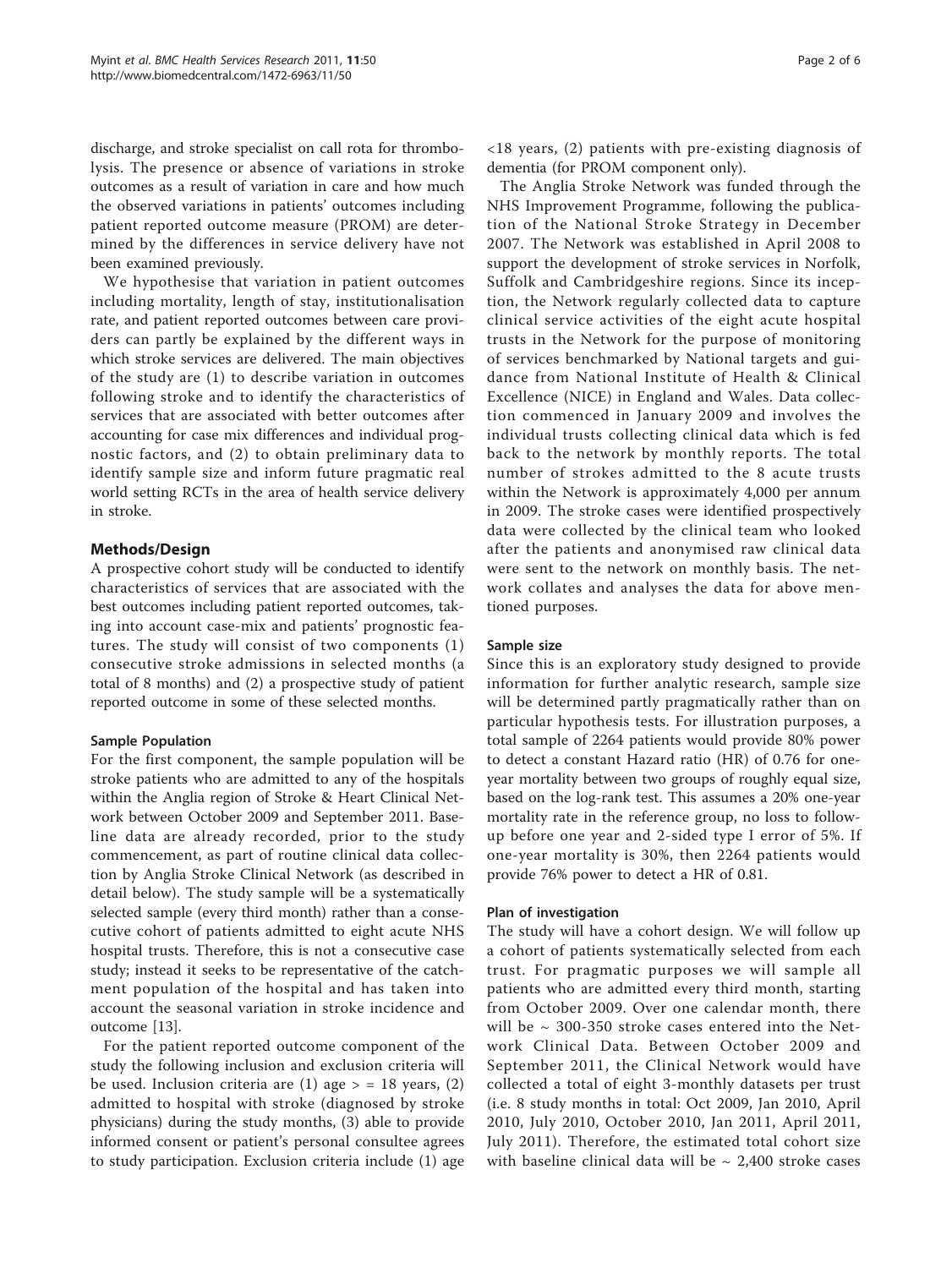during this exercise (30% of 4000 patients admitted annually in 8 trusts =  $1200 \times 2$  yrs).

We will collect patient data by hospital trusts and conduct a questionnaire survey of patients' outcomes. Due to the nature of the study we would need 100% follow-up in randomly selected populations. Because we will be using a partially historical cohort, to avoid selection bias for mortality outcome, informed consent from all eligible participants will not be feasible. Therefore, it is most appropriate for the clinical team to collect the outcome data to comply with current ethical guidance in the UK. Therefore, the identifiable patient data will only be held at the local NHS trusts.

Neither the network nor the investigators will have access to any identifiable patient information (e.g. name, address). For outcome data we will utilise death certificate and hospital episode data from the Patient Administrative System (PAS) as described previously [[14](#page-5-0),[15](#page-5-0)]. This approach will be used in conjunction with telephone and postal follow-up for questionnaire surveys such as EQ-5 D, and Stroke Impact Scale. These data will be counterchecked using discharge coding records, which record each hospital episode.

The clinical teams will retrieve case records to collect (1) baseline measures which were not recorded in baseline Network surveys and (2) outcome measures including mortality and hospital length of stay. At study commencement (October 2010) one year follow up data can be collected immediately for October 2009 cohorts (follow up complete at end September 2010). The follow up will be completed in September 2012 as the stroke patients included in the last survey for the study conducted by the Network in July 2011 will complete one year follow-up in June 2012 and data collection of the study will be completed by July-August 2012 with the view of final cohort data arrival to research team by the end of December 2012.

Due to multi-centre nature of the study the individual sites are expected to join the study at different time points (after their respective NHS Research & Development Committees' approval). We will collect characteristics of stroke services, patient related factors, prognostic indicators, treatment options and trial/study participation. Missing prognostic data will be imputed statistically, to ensure that all eligible patients are included in the primary analysis (see also Statistical Methods).

The service characteristics of interest include:

## At hospital level

• staffing (including junior doctors and therapists (whole time equivalent), physicians characteristics

- university or district general hospital
- distance from tertiary referral centre
- monitoring beds
- physician on call rota
- compliance with NICE guidelines

# At patient level

- provision of thrombolysis and CT
- medication

# Outcome measurements

Primary outcome of the study will be one year mortality comparison between services with different characteristics. The secondary outcomes will include (1) final discharge destination (good or poor outcome) [[16\]](#page-5-0), (2) length of acute hospital stay, (3) length of stay in rehabilitation, (4) complications during acute and rehabhospital stay and significant procedures (e.g. aspiration pneumonia, myocardial infarction), (5) readmissions, (6) composite cardiovascular events (recurrent TIA/ Stroke/Acute Coronary Syndrome, Myocardial infarction).

## Patient Reported Outcome Measures (PROM)

PROM will consist of (1) Stroke Impact Scale, (2) health related quality of life: EQ-5 D at one year in those who completed questionnaire at the baseline, (3) modified RANKIN, (4) Barthel score and (5) health service use.

## Statistical analysis

Quantitative data will be analysed by multivariate Coxproportional hazards to examine the relationships between different aspects of health services and time to death, adjusting for prognostic characteristics. Multiple logistic or linear regression models will be constructed as appropriate for dichotomised and continuous outcome variables respectively. T tests for normally distributed data and Mann-Whitney U tests for non-normally distributed data will be used to compare continuous outcomes. Volumeoutcome relationships will be investigated. Missing prognostic and EQ-5 D data will be imputed, based on each patient's other prognostic characteristics. Clustering of data by hospital trust will be investigated and, if necessary, taken into account, and intra-class correlation coefficients calculated to inform future research.

## Economic evaluation

Health care resources are scarce and it is therefore important to ensure that evaluations are undertaken in order to ensure that services provided by the NHS constitute value for money. Within this study we will thereby seek to estimate the cost-effectiveness of different stroke service deliveries.

Costs will first be calculated from the perspective of the NHS and personal social services (PSS). Thus, levels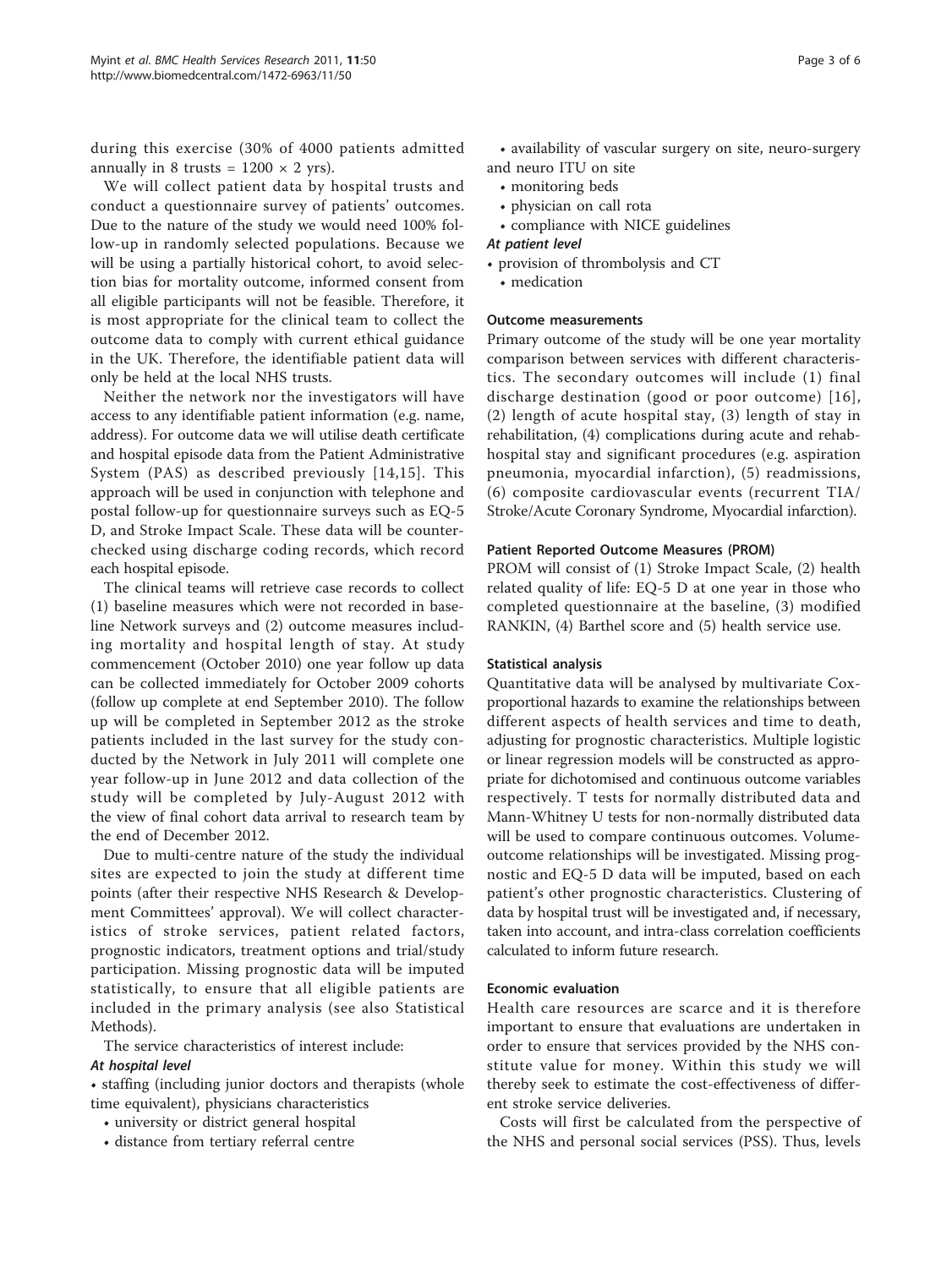of resources use will be recorded during the follow-up period, including the length of original hospital stay, input by the multi-disciplinary team, other investigations (e.g. x-ray) and any complications (including details of any further hospital admissions). Unit costs will subsequently be assigned to each of these resource items, enabling both the total mean cost in participants and the incremental cost between two different service deliveries (chosen to compare the cost effectiveness, e.g. traditional on call rota vs. telemedicine) to be calculated after adjusting for other factors. The main measure of effectiveness to be used in the economic analysis will the EQ-5 D [[17](#page-5-0)], where responses will be sought at baseline, and at 12 month as mentioned above. This will enable the overall effect of each mode of service delivery, and the incremental effect of services to be estimated.

## **Outcome**

As the National Institute of Health and Clinical Excellence [[18\]](#page-5-0) recommends use of the EQ-5 D [[17\]](#page-5-0) within cost-effectiveness analysis this will be our primary measure within the economic analyses. EQ-5 D data will be collected at two University Hospitals and two district general hospitals within the clinical network. We will use "mapping" strategy to estimate the costeffectiveness analyses across the region. The use of mapping, where scores from a condition-specific (non preference-based) measure are 'converted' into a utility (preference-based) score using a pre-defined formulae, has been advocated (in certain instances) by the UK National Institute of Health and Clinical Excellence (NICE) [[18](#page-5-0)], and has been used to estimate the utility scores, and in turn cost-effectiveness, of a number of health care interventions [[19\]](#page-5-0). Mapping presents the possibility of not asking all participants to complete the EQ-5 D. In this study we propose to take advantage of this by developing a mapping algorithm based on the response from participants participating in this component to predict the EQ-5 D for participants in retrospective cohorts and those who did not participate in PROM component.

Because the quality of life measure (EQ-5D) which can be used to estimate health utility and calculate QALYs (Quality Adjusted Life Years) for economic evaluation is outside the remit of routine data collection and cannot be done retrospectively, we will collect EQ-5 D data in only the second year of the study (October 2010 and January, April and July 2011 cohorts and one year follow up data to be collected September and December 2011, and March and June 2012) in those who provide informed consent to the study (we estimate that the sample will be approximately 15-20% of the whole sample after excluding the one year pre-study period (between October 2009-September 2010) and after

taking into account of refusal rate (estimated  $\sim$  30%) in trusts with Stroke or Comprehensive Local Research Network Research Nurses.

# Economic Analysis

In the Economic analysis if one option is shown to be less costly and more effective than another option (for example, telemedicine vs. on call system) then that option will 'dominate' the other and be deemed costeffective. Alternatively, the incremental cost-effectiveness ratio (ICER) associated with a particular option will be estimated and assessed in relation to a range of costeffectiveness thresholds. The associated level of uncertainty will also be characterised by e.g. estimating the cost-effectiveness acceptability curve (CEAC) for each intervention and conducting value of information analysis [\[20\]](#page-5-0). Sensitivity analysis will also be undertaken to assess the robustness of conclusions to key assumptions. We will also seek to identify what resource items should be monitored in a future study (i.e. what are the big cost drivers which are likely to be affected by the intervention) and how these items should be identified.

The study is funded by the NIHR Research for Patient Benefit Programme (PB-PG-1208-18240) and obtained ethical approval from the Norfolk Research Ethics Committee.

# **Discussion**

In this study we specifically aim to identify services that are associated with the best clinical outcomes including mortality and hospital length of stay including patient reported outcome adjusting for patient prognostic factors and potential confounders. Our study will be able to provide useful information in stroke service provision in UK and beyond. Furthermore, inclusion of patient reported outcome is novel and exciting component of our study.

Studies which have examined the delivery of specific services such as rapid imaging, have shown improvement in patients' outcome in stroke [[21\]](#page-5-0). A recent report from Germany suggested that a telestroke network may be a useful strategy to implement in their non-urban stroke services [\[22](#page-5-0)]. Lees et al (2008) [[23\]](#page-5-0) highlighted that there is room for improvement in terms of acute services for stroke. Interestingly, one of the observations was that centres with higher workload performed better. There is also existing evidence in Cancer literature that centres with higher surgical caseload have better outcomes [\[24](#page-5-0)]. There has also been a recent evaluation of the impact on stroke outcome by evidence-based practice in an Australian setting [[25](#page-5-0)]. Examples of service delivery that are associated with better outcomes include organised stroke unit care [[26](#page-5-0)], thrombolysis treatment and appropriate secondary prevention [\[27\]](#page-5-0), and early supported discharge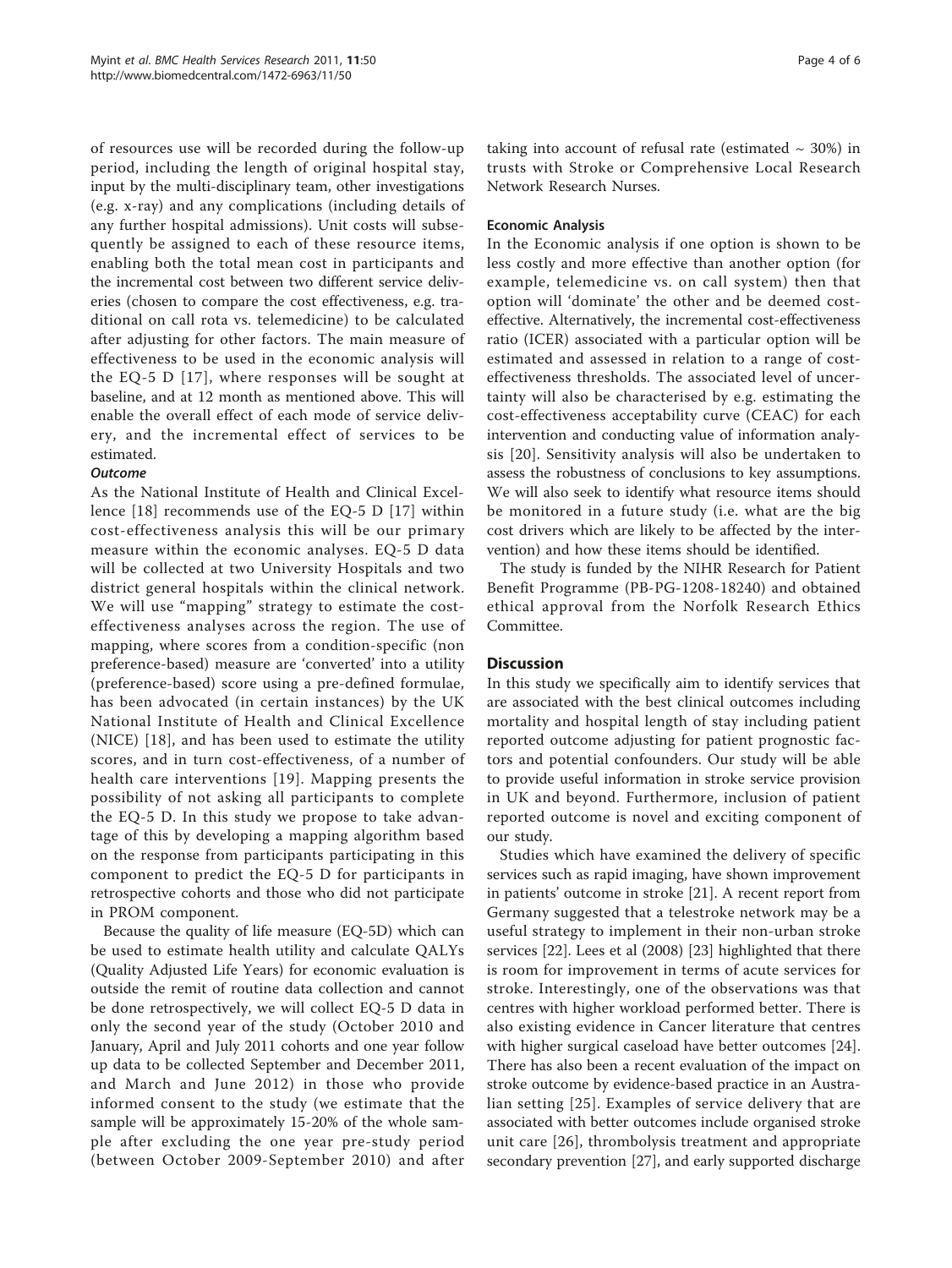in selected patients [[28,29](#page-5-0)]. However, the cost-effectiveness of such services has yet to be fully examined.

Rodgers et al [[30\]](#page-5-0) highlighted the need for improvement in hospital-based stroke services e.g. stroke unit staffing levels were lower than was available in RCTs. The accumulating body of evidence has been a major driving force behind the UK Government's strategy to improve stroke care (National Stroke Strategy, 2007) [[31](#page-5-0)]. A key strand of the strategy was to set up stroke networks to deliver stroke service development across geographically defined areas. The stroke networks have worked to agree minimum standards for stroke care and they have worked with commissioners to assist the commissioning process for stroke services. The acute stroke services are currently delivered by different NHS trusts and there is therefore a wide range of inequality in service availability and provision with differeing structure and local support systems.

This research aims to utilise NHS data in the most meaningful and innovative way and we aim to maximize the benefit with minimum investment to produce best research output for patient care by collaborating with clinical teams and the network in providing excellent value for money. This observational study seeks to identify areas of clinical practice which merit future randomised controlled trials (RCTs) to identify best practice in improving stroke care which will be of maximum benefit to patients. We also aim to obtain preliminary data to estimate sample sizes and conduct value of information analyses to design future pragmatic RCTs of innovative ways of delivering stroke care.

As we include eight diverse NHS trusts, the findings are likely to be generalisable in the UK setting and beyond. This study will provide observational data about health service factors associated with variations in patient outcomes and health care costs following hospital admission for acute stroke. This will form the basis for future RCTs by identifying promising health service interventions, assessing the feasibility of recruiting and following up trial patients, and provide evidence about frequency and variances in outcomes, and intra-cluster correlation of outcomes, for sample size calculations. The results will also inform clinicians, public, service providers, commissioners and policy makers to drive further improvement in health services and bring direct benefit to patients.

The study will describe the variation in outcomes between different stroke services, and identify the characteristics of services associated with better outcomes after accounting for case-mix. We will also estimate the relative costs of and health gain estimated as Quality Adjusted Life Year (QALY) gain that may be demonstrated by different services. The commissioners of services will be informed as to which service delivery

structures are likely to provide value for money to make purchasing decisions. They will also be better informed about the types of service associated with better patient reported outcome. Hospital trusts will be able to evaluate their services systematically and plan their care appropriately to meet local and regional needs and demands based on our study findings. Professionals will be able to reflect on the impact of services they are delivering to help improve their performance and the way services are organised by adopting the most effective and cost effective approaches. As an observational study, the study limitations include inability to control for unknown confounders and residual confounding effect of known confounders which are adjusted for. The causal relationship cannot be implied but as we stated the findings will provide knowledge about areas that requires further evaluation in clinical trial setting.

There is very little work which assesses service provision robustly against patients' own reported outcomes. This exciting study may lead to a clearer drive for patients to define what makes a good service. We hope that the best clinical practices are adopted to suit the local populations' needs and demand. As we included eight diverse NHS trusts, the findings will be generalisable in the UK setting and likely to be applicable in international setting. All these will become drivers of improvement in stroke services for the benefit of stroke sufferers.

#### Acknowledgements

We would like to thank the participants of the study. We gratefully acknowledge the contribution of Stroke Research Nurses and the study steering committee members including representatives from the Regional Stroke Association, and Patient and Public Involvement in Research Panel. We would like to thank our colleagues from all participating trusts, site data co-ordinator and staff from Anglia Stroke & Heart Network for their assistance. Norfolk and Norwich University Hospital NHS Foundation Trust sponsors the study.

#### Manuscripts that are under submission based on this protocol None.

#### Author details

<sup>1</sup>Norwich Medical School, Faculty of Medicine & Health Sciences, Norwich UK. <sup>2</sup>Norfolk & Norwich University Hospital, Norwich, UK. <sup>3</sup>Anglia Stroke & Heart Clinical Network, Cambridge, UK. <sup>4</sup> James Paget University Hospital Lowestoft, UK. <sup>5</sup>Queen Elizabeth Hospital, King's Lynn, UK. <sup>6</sup>Peterborough City Hospital, Peterborough, UK. <sup>7</sup> Hinchingbrooke Hospital, Huntingdon, UK.<br><sup>B</sup>loswich Hospital, Inswich, UK. <sup>9</sup> West Suffolk Hospital, Bury St. Edmund, UK. <sup>8</sup>lpswich Hospital, Ipswich, UK. <sup>9</sup>West Suffolk Hospital, Bury St Edmund, UK<br><sup>10</sup>Addenbrooke's University Hospital, Cambridge, UK.

#### Authors' contributions

PKM, DJD, MOB designed the outline of the study. PKM, JFP, MOB, EAW, GMP, GAB and AKM obtained the funding for the study. SDM & RH contributed in protocol preparation. All authors contributed in writing of the paper. All authors read and approved the final manuscript. PKM is the guarantor.

#### Competing interests

The authors declare that they have no competing interests.

Received: 21 January 2011 Accepted: 28 February 2011 Published: 28 February 2011